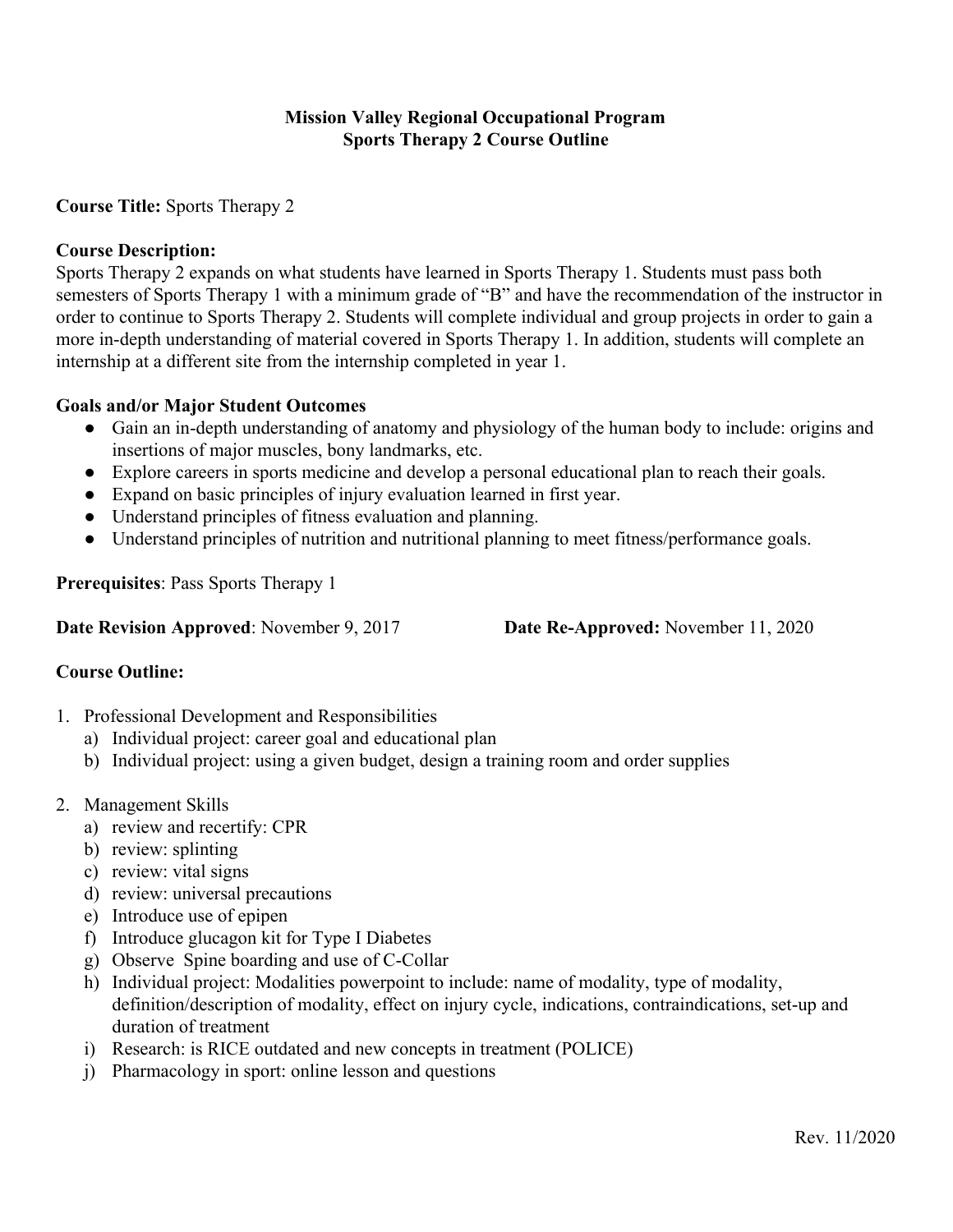- 3. Musculoskeletal Conditions
	- a) in-depth look at each of the following body regions. Each unit will consist of detailed anatomy to include bony landmarks, origins and insertions of specific muscles, specific injuries and taping techniques. Students will use the Trail Guide to the Human Body text and student workbook. Students will demonstrate an evaluation on a fictitious patient that includes taking a history, observation, palpation and special tests. At the end of the evaluation students should present their conclusion and be able to explain how they arrived at that conclusion. Additional assignments are noted.
		- i) foot
		- ii) ankle
		- iii) knee
			- (1) Paper: ACL reconstruction techniques
		- iv) thigh/hip
		- v) shoulder
			- (1) PowerPoint: throwing mechanics and throwing injuries of the shoulder
		- vi) elbow, forearm, wrist and hand
			- (1) Presentation: Compare/contrast Tommy John vs. Primary Repair
		- vii)Spine
			- (1) Demonstrate reflex testing
- 4. General Medical Conditions
	- a) Head, face
		- i) Research: current trends in concussion management, NATA position statement
		- ii) PowerPoint: CTE
	- b) Thorax and Abdomen
	- c) Skin Disorders
		- i) NATA position statement: Acute Skin Trauma
		- ii) identification of specific conditions
	- d) Additional General Medical Conditions
		- i) Position Statement: Prevention of Sudden Death
		- ii) Paper: Sudden Cardiac Arrest
		- iii) Position Statement: Management of Asthma
		- iv) Youth/ Adolescent athletes
			- (1) research: specific conditions of skeletally immature athletes
			- (2) Position statement: Pediatric overuse injuries
- 5. Risk Management
	- a) Fitness and conditioning: Using information from book and research design a fitness program for a specific client/athlete
	- b) Nutrition and supplements:
		- i) using information from book and research design a nutritional plan to meet the needs of a specific client/athlete
		- ii) Position statement: dietary supplements and fluid replacement
	- c) Protective equipment
		- i) Demonstrate proper fit of helmet and shoulder pads